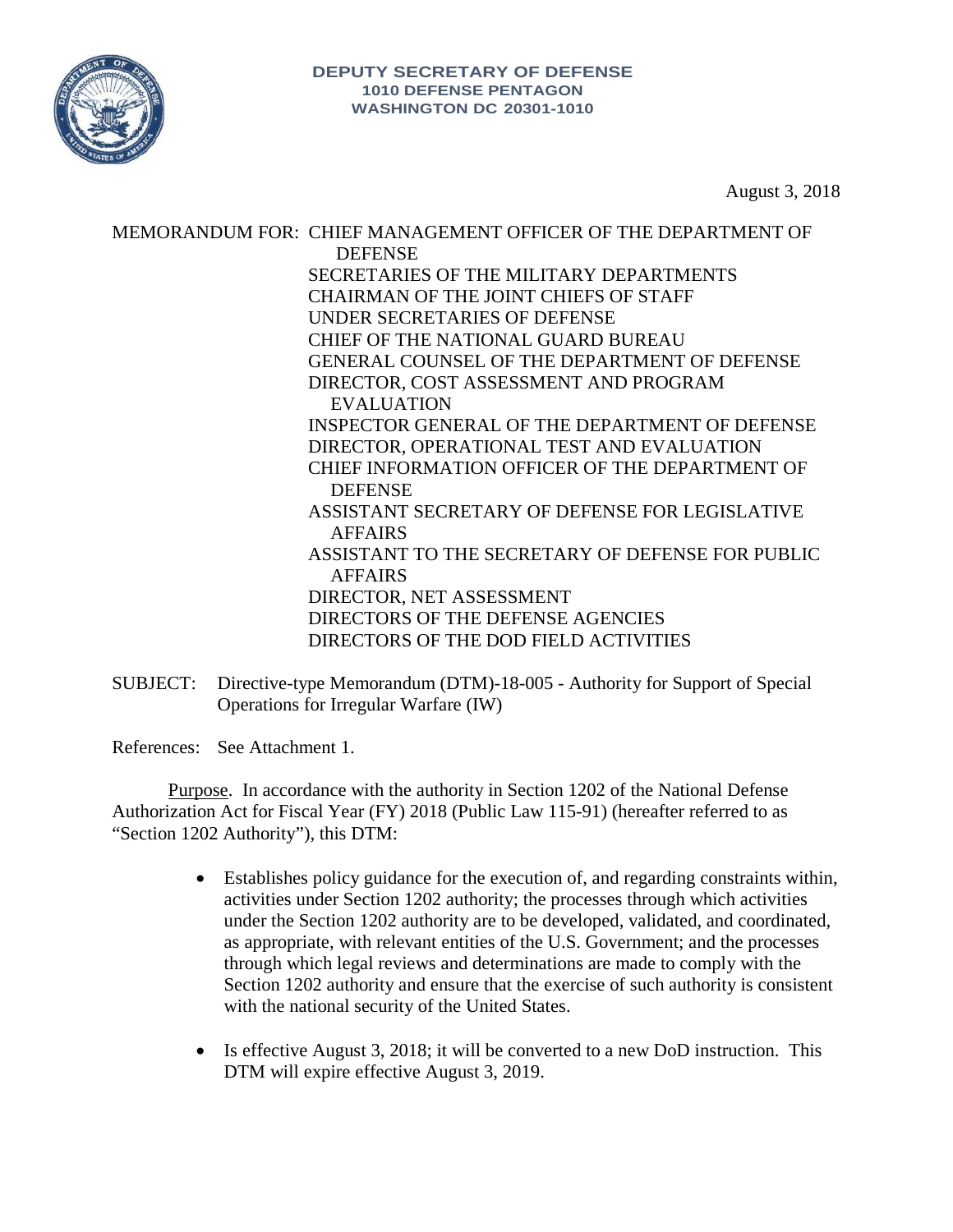Applicability. This DTM applies to OSD, the Military Departments, the Office of the Chairman of the Joint Chiefs of Staff (CJCS) and the Joint Staff, the Combatant Commands, the Office of the Inspector General of the Department of Defense, the Defense Agencies, the DoD Field Activities, and all other organizational entities within the DoD (referred to collectively in this DTM as the "DoD Components").

Definitions. See Glossary.

Policy.

- Section 1202 Authority may be used to provide support to foreign forces, irregular forces, groups, or individuals (collectively referred to hereafter as "enabled forces") engaged in supporting or facilitating ongoing and authorized IW operations by U.S. Special Operations Forces (USSOF).
- Funding obligated in accordance with Section 1202 Authority must directly support or facilitate USSOF IW operations.
- Section 1202 Authority may be leveraged across the range of USSOF IW operations and in accordance with DoD Directive 3000.07.
- The use of Section 1202 Authority requires the concurrence of the Chief of Mission (CoM) for each country with which the United States maintains diplomatic relations and in which support is provided or supported activities occur.
- Support provided under Section 1202 Authority should have a prescribed endstate and a concept for transition, hibernation, or termination.
- Section 1202 Authority does not constitute authorization:
	- o To conduct a covert action, as that term is defined in Section 3093 of Title 50, United States Code.
	- o For the introduction of U.S. Armed Forces, within the meaning of Section 5(b) of the War Powers Resolution, into hostilities or into situations wherein hostilities are clearly indicated by the circumstances.
	- o For the provision of support to regular forces, irregular forces, groups, or individuals for the conduct of operations that USSOF are not otherwise legally authorized to conduct themselves.
	- o To conduct or support operations, directly or indirectly, that are inconsistent with the law of armed conflict.

Responsibilities. See Attachment 2.

Procedures. See Attachment 3.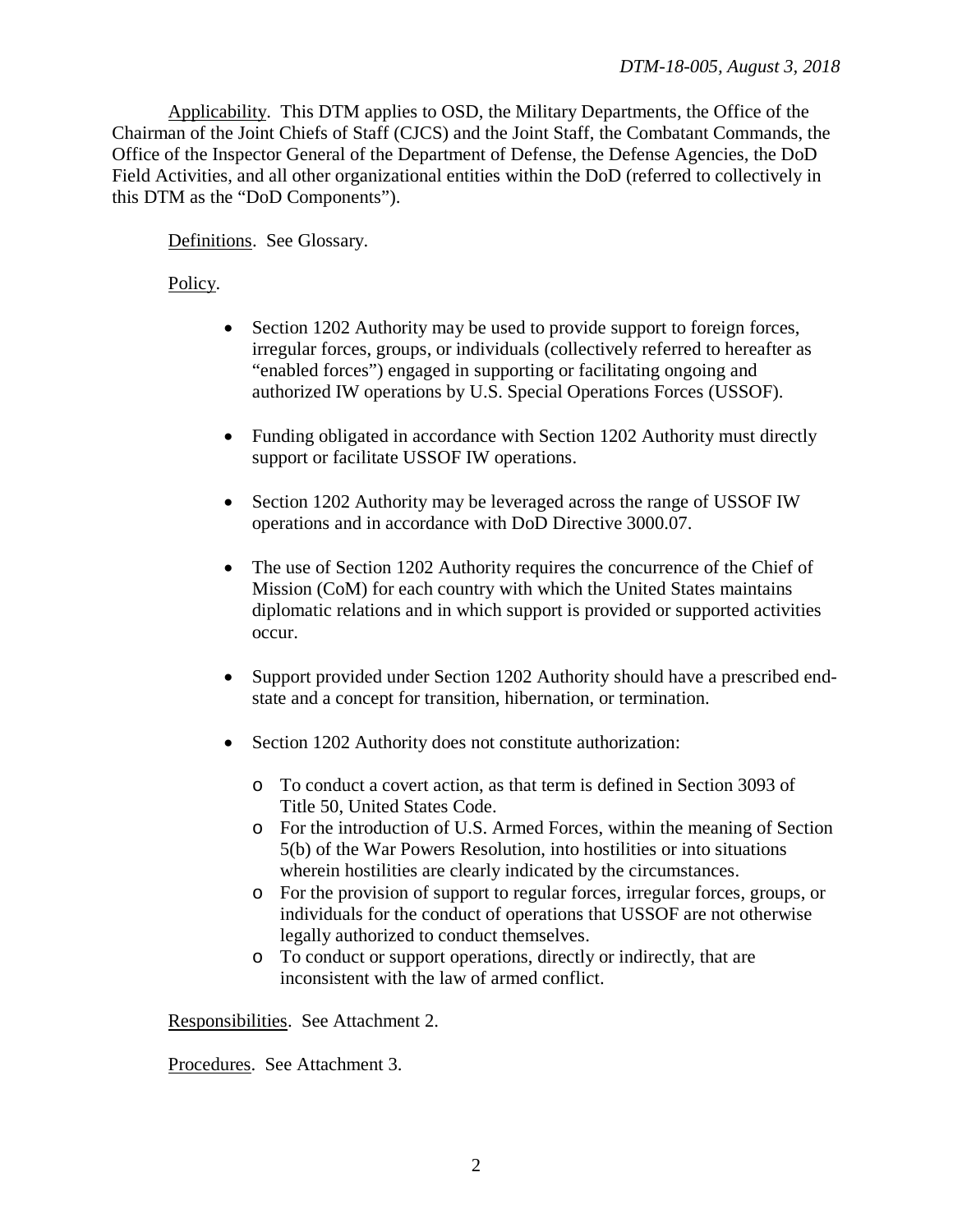Information Collection Requirements. None.

Releasability. Cleared for public release.

FateW. Sund

Attachments: As stated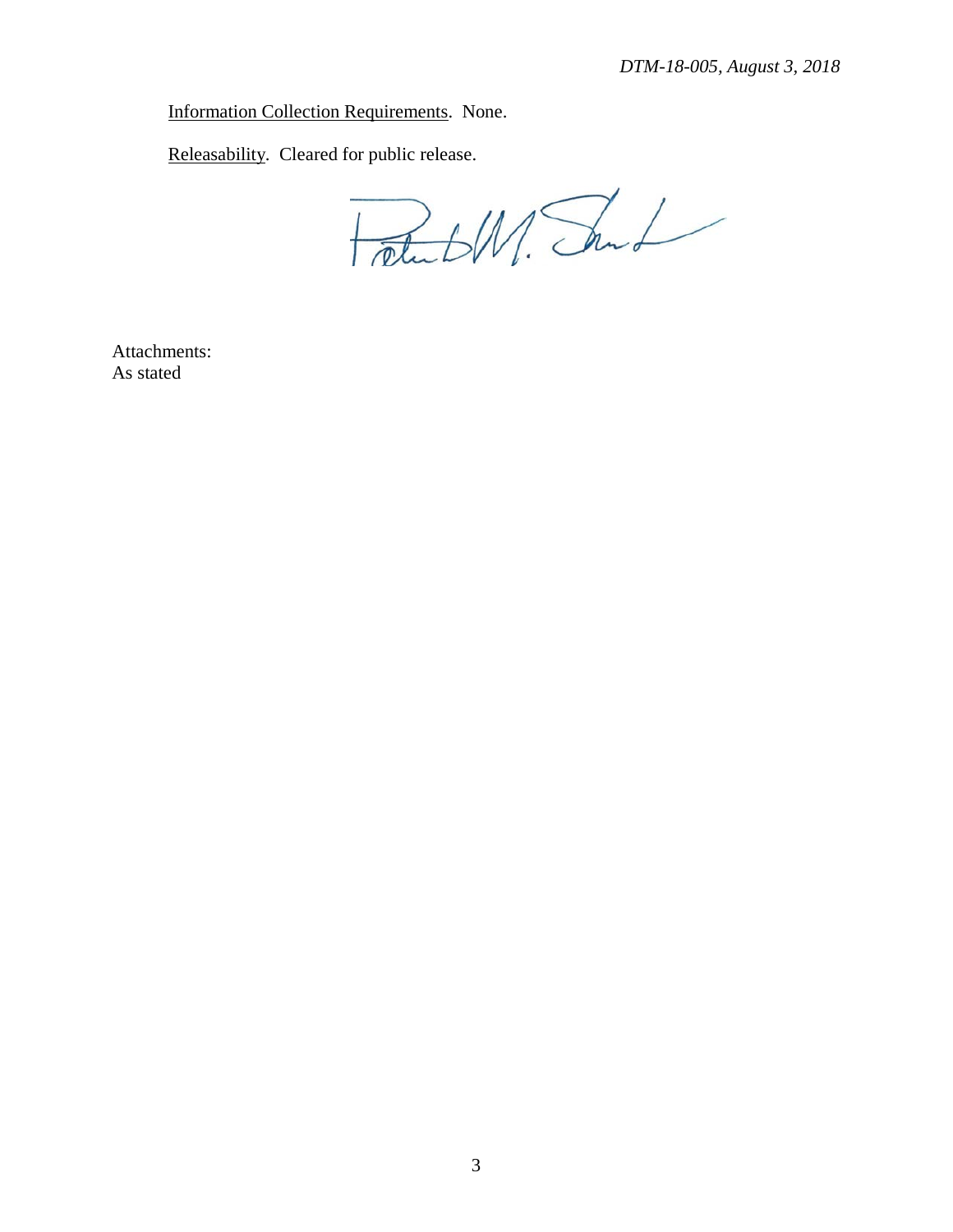# ATTACHMENT 1

### REFERENCES

- DoD Directive 5111.10, "Assistant Secretary of Defense for Special Operations and Low Intensity Conflict (ASD(SO/LIC))," March 22, 1995, as amended
- DoD Directive 3000.07, "Irregular Warfare," August 28, 2014, as amended
- DoD Directive 5143.01, "Under Secretary of Defense for Intelligence (USD(I)), October 24, 2014, as amended

DoD Directive 5240.01, "DoD Intelligence Activities," August 27, 2007, as amended

- DoD Directive 5240.02, Counterintelligence (CI), March 17, 2015, as amended
- DoD Instruction 5240.10, DoD Counterintelligence in the Combatant Commands and Other DoD Components, October 5, 2011, as amended

DoD Instruction O-5100.94, "Oversight Coordination, Assessment and Reporting of DoD Intelligence and Intelligence-Related Sensitive Activities," September 27, 2011, as amended

Public Law 115-91, Section 1202, "National Defense Authorization Act for Fiscal Year 2018," December 12, 2017

Sections 503(e) and 504 of the National Security Act of 1947 (50 United States Code 3093, 3094)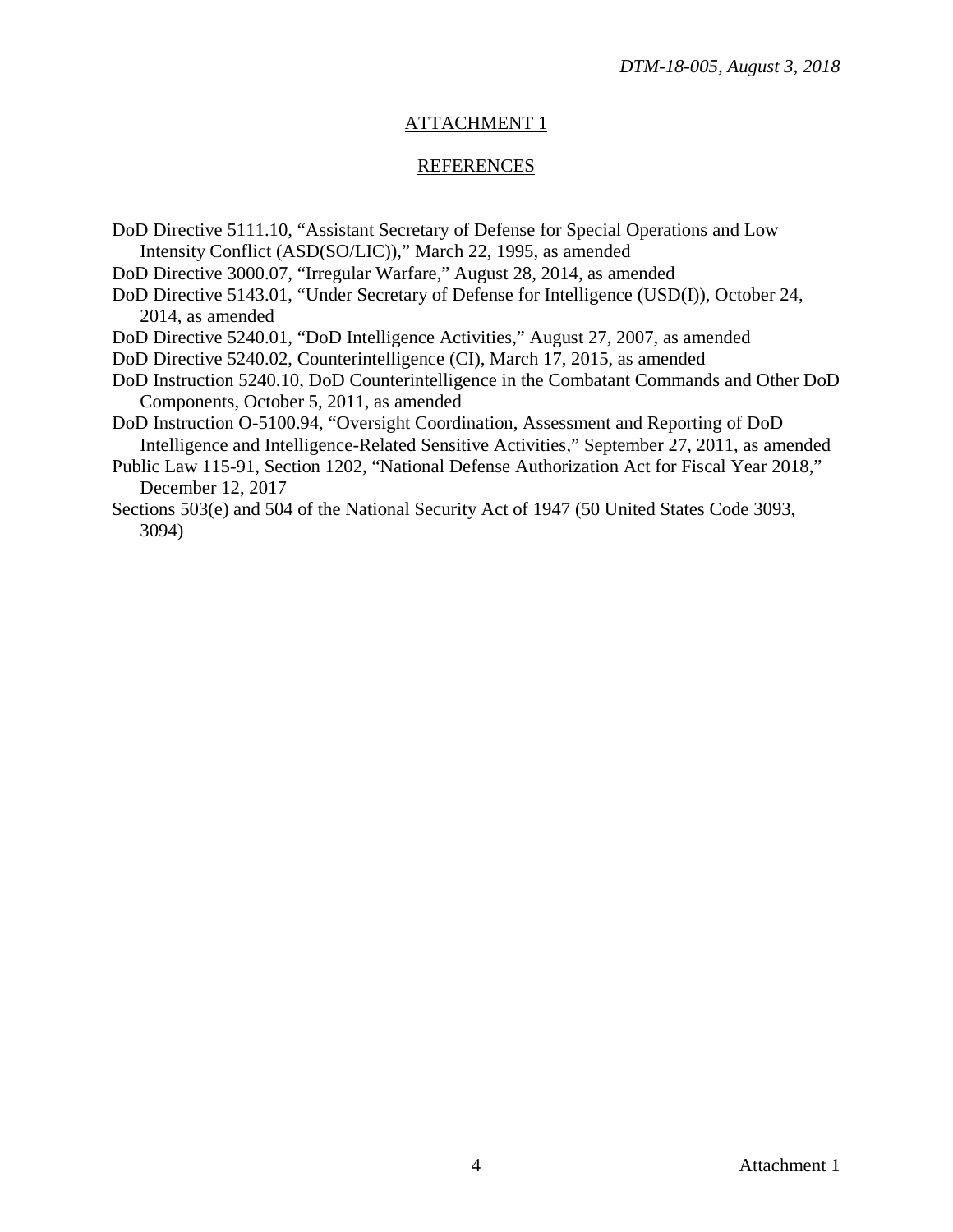# ATTACHMENT 2

## RESPONSIBILITIES REGARDING USE OF SECTION 1202 AUTHORITY

## 1. UNDER SECRETARY OF DEFENSE FOR POLICY (USD(P)). The USD(P):

a. Implements policy on the use of Section 1202 Authority in consultation with OSD and DoD Component leadership as appropriate.

b. Implements Section 1202 Authority guidance on behalf of the Secretary of Defense (SecDef) and ensures that activities in accordance with Section 1202 Authority are aligned with DoD policy.

## 2. ASSISTANT SECRETARY OF DEFENSE FOR SPECIAL OPERATIONS/LOW-INTENSITY CONFLICT (ASD(SO/LIC)). Under the authority, direction, and control of the USD(P), and in accordance with DoDD 5111.10, the ASD(SO/LIC):

a. Serves as the principal civilian advisor to the SecDef and the USD(P) regarding policy, capability, and operational employment of Section 1202 Authority.

b. Provides primary programmatic and policy oversight of DoD application of Section 1202 Authority.

c. Provides overall fiscal oversight and management of the use of Section 1202 Authority by the United States Special Operations Command (USSOCOM).

d. In coordination with the office of the USD(P) regional offices and the Joint Staff, reviews all proposed programs and program modification requests, coordinates with other offices, as appropriate, and submits a recommendation to the SecDef through the USD(P). Coordinating offices may, as appropriate, be under:

(1) The Under Secretary of Defense for Intelligence (USD(I)).

(2) The Under Secretary of Defense (Comptroller)/Chief Financial Officer, Department of Defense.

(3) The General Counsel of the Department of Defense.

(4) The USD(P).

(5) The Assistant Secretary of Defense for Legislative Affairs (ASD(LA)).

e. Prepares, signs, and submits all required congressional notifications and reports required by Section 1202.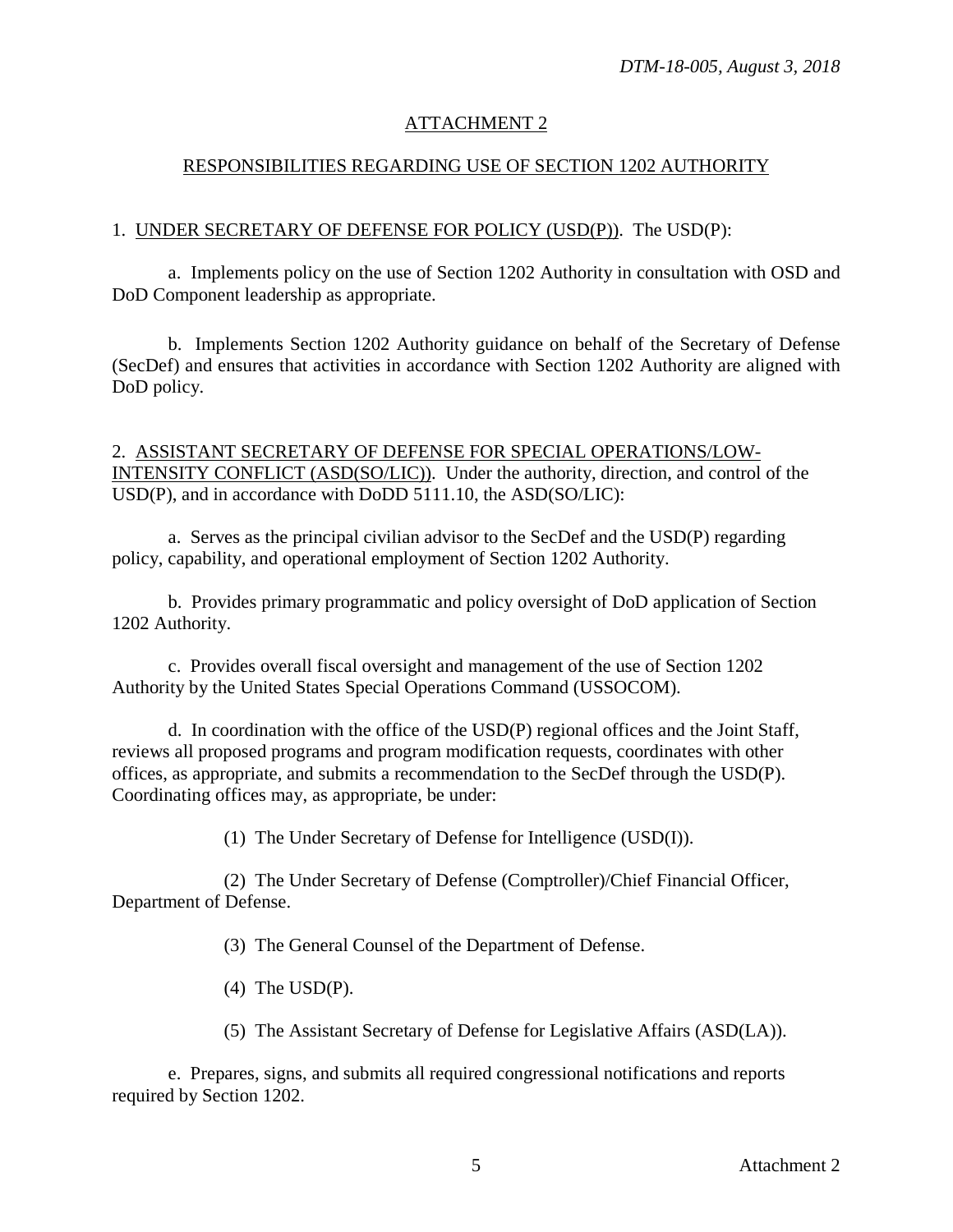f. Coordinates programs with other relevant U.S. Government departments and agencies.

g. Distributes quarterly reports and annual forecasts within OSD as appropriate.

h. Coordinates with USD(I) on any intelligence activities conducted during the conduct of programs supported with Section 1202 authority to determine best methods of fulfilling intelligence activity reporting requirements in accordance with DoDI O-5100.94.

i. Provides primary oversight of USSOF execution of counterintelligence procedures consistent with established USD(I) policies.

j. Ensures that all proposed concepts of operations (CONOPS) include foreign screening and vetting measures that adhere to the established USD(I) guidelines.

3.  $USD(I)$ . The  $USD(I)$ :

a. Provides oversight and policy guidance for intelligence, counterintelligence, security, sensitive activities, and other intelligence-related activities for Section 1202 programs, as authorized in accordance with Section 504 of the National Security Act of 1947.

b. Develops, coordinates, and oversees the implementation of policy for foreign screening and vetting to ensure adequate counterintelligence and insider threat protection for programs supported with Section 1202 authority.

4. ASD(LA). The ASD(LA) ensures timely delivery of all required congressional notifications and biannual reports to the congressional defense committees.

5. GENERAL COUNSEL OF THE DEPARTMENT OF DEFENSE (GC DoD). The GC DoD oversees, coordinates, and approves the legal review of any Program and associated activities to ensure compliance with applicable law.

6. CJCS. The CJCS:

a. Serves as the principal military advisor to the SecDef for capability and operational employment of DoD forces and components supported with Section 1202 Authority.

b. In coordination with the ASD(SO/LIC), reviews proposed programs and program modification requests for SecDef decision.

c. In coordination with the ASD(SO/LIC), synchronizes all programs with the relevant Military Departments and Defense Agencies.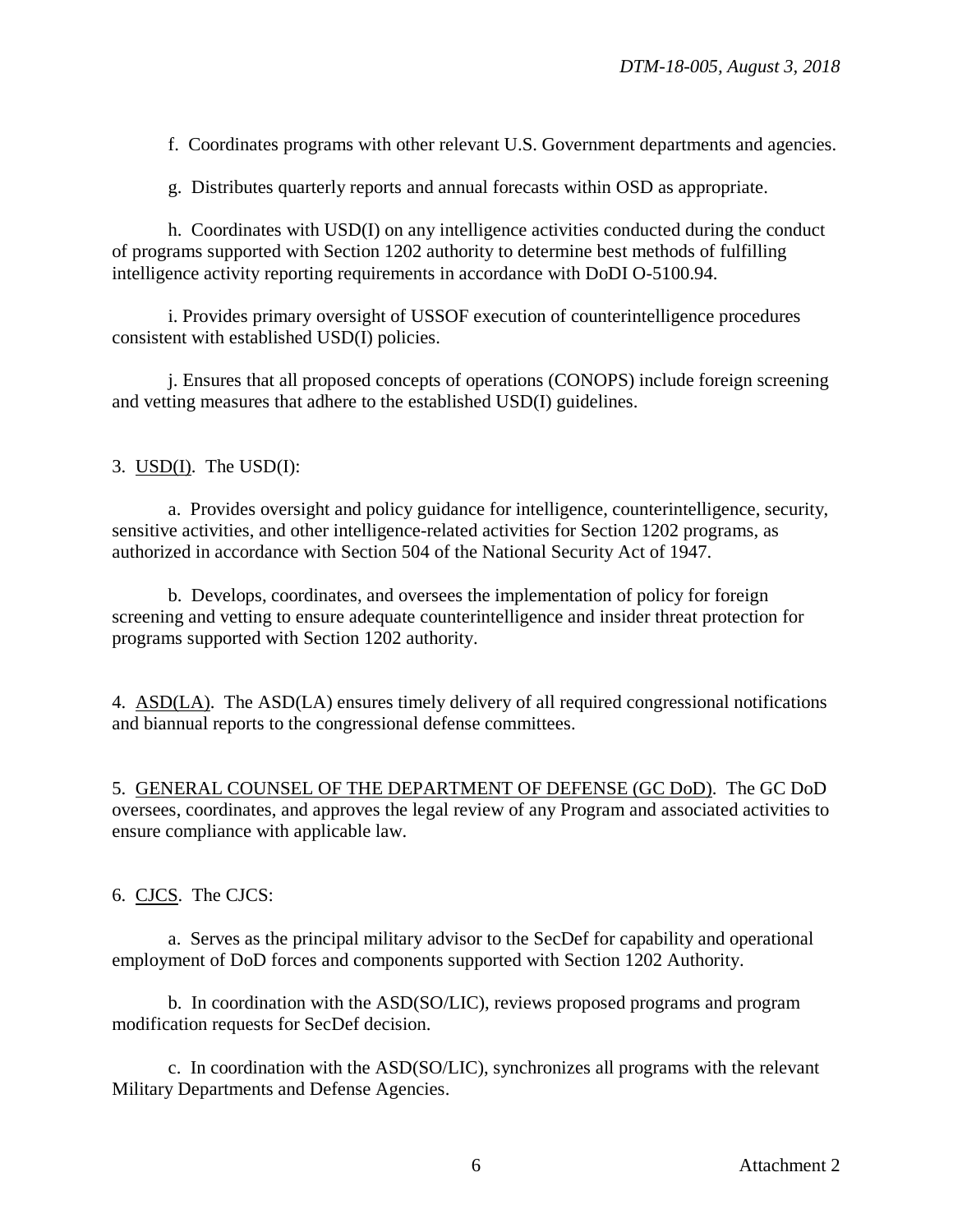d. Transmits the SecDef's decision regarding proposed programs and program modification requests to the relevant geographic Combatant Commands.

e. In coordination with the ASD(SO/LIC), reviews the biannual reports and all congressional notifications.

## 7. COMMANDER, UNITED STATES SPECIAL OPERATIONS COMMAND (CDRUSSOCOM). The CDRUSSOCOM:

a. Oversees the exercise of Section 1202 Authority in support of geographic Combatant Commander (GCC) requirements.

b. Develops and promulgates specific process guidance to theater special operations commands, special operations task forces, and USSOCOM components.

c. Reviews proposed programs and program modification requests from the GCCs and provides a recommendation to the ASD(SO/LIC) and the CJCS.

d. Reviews program expense authorization document (EAD) modification requests and, when required by these procedures, provides a recommendation to the CJCS and the ASD(SO/LIC).

e. Provides the annual forecast to the ASD(SO/LIC) and the CJCS as outlined in Figure 2 below.

f. Provides quarterly reports to the ASD(SO/LIC) and the CJCS not later than 45 days after the close of each calendar quarter as outlined in Figure 1 below.

g. Provides the annual report to the ASD(SO/LIC) and the CJCS not later than 60 days after the close of each FY as outlined in Figure 1 below.

h. Establishes and maintains financial controls for the expenditure of funds pursuant to Section 1202 Authority so that total expenditures do not exceed the total Section 1202 authorization for any given FY.

i. Programs and budgets Major Force Program 11 funding to support the authorization.

j. Provides adequate training for USSOCOM personnel involved in the expenditure of funds pursuant to Section 1202 Authority.

k. Ensures accountability, during all phases of a program, of property acquired in accordance with Section 1202 Authority.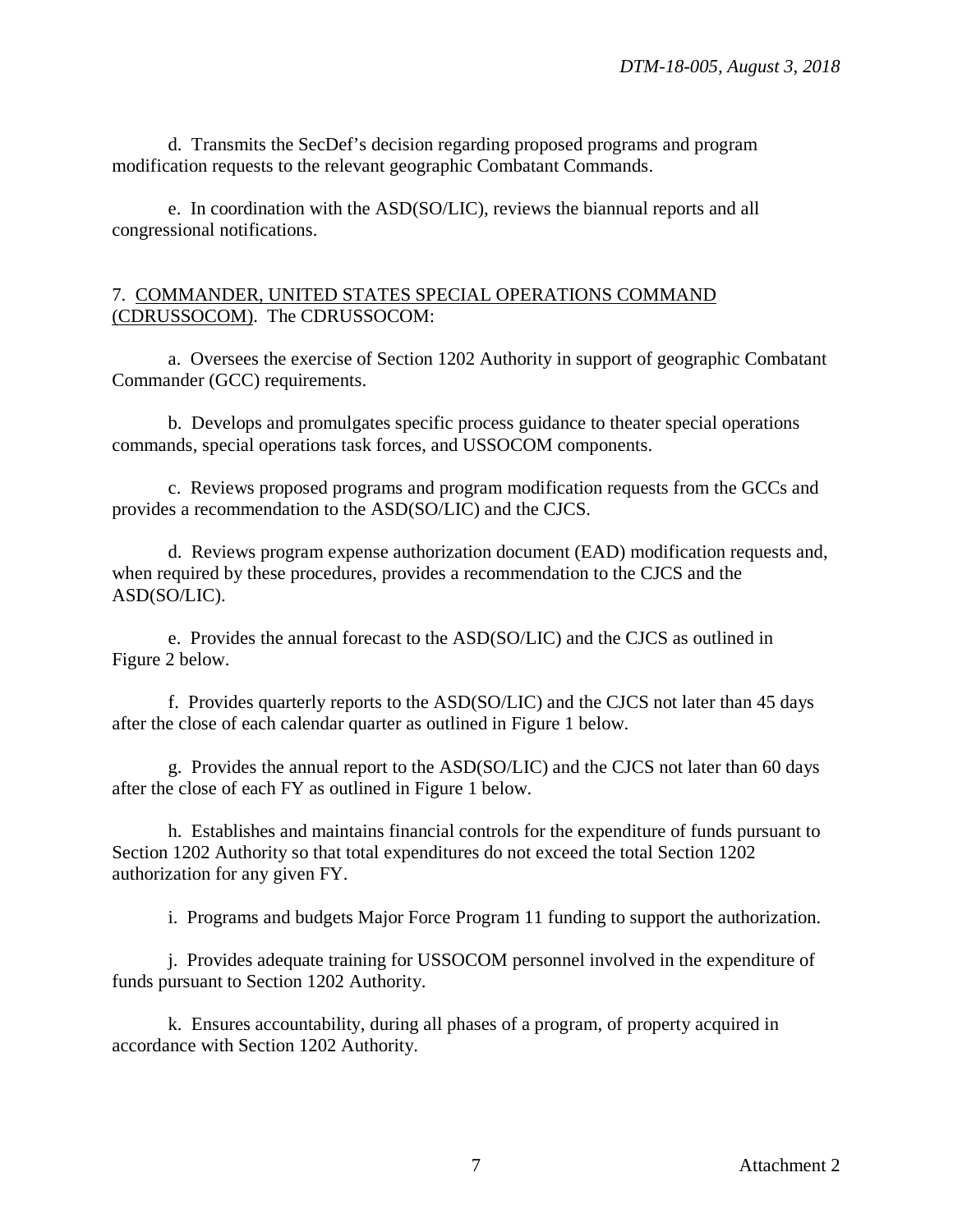l. Obtains any necessary waivers and exceptions to policy for the transfer of significant military equipment (SME) to foreign recipients.

m. Establishes and promulgates standards for end-use monitoring for transferred defense articles under Section 1202 Authority in coordination with the Defense Security Cooperation Agency.

8. GCCs. The GCCs:

a. Provide command and control of the operational employment of DoD forces engaged in IW operations supported with Section 1202 Authority.

b. Develop proposed programs and program modification requests.

c. Coordinate proposed programs and program modification requests with the CDRUSSOCOM for submission through the Joint Staff to the SecDef for approval.

d. Obtain all COM concurrence letters, as required by these procedures, for each proposed program and program modification request.

e. Include a description of any intended communications with the host nation or host nations for each proposed program, including the groups and individuals and type of information communicated.

f. Provide input on operations, supporting activities, capabilities, and requirements regarding each program to CDRUSSOCOM in support of its preparation of reports, including, but not limited to, the annual forecast, the quarterly reports, and the biannual reports.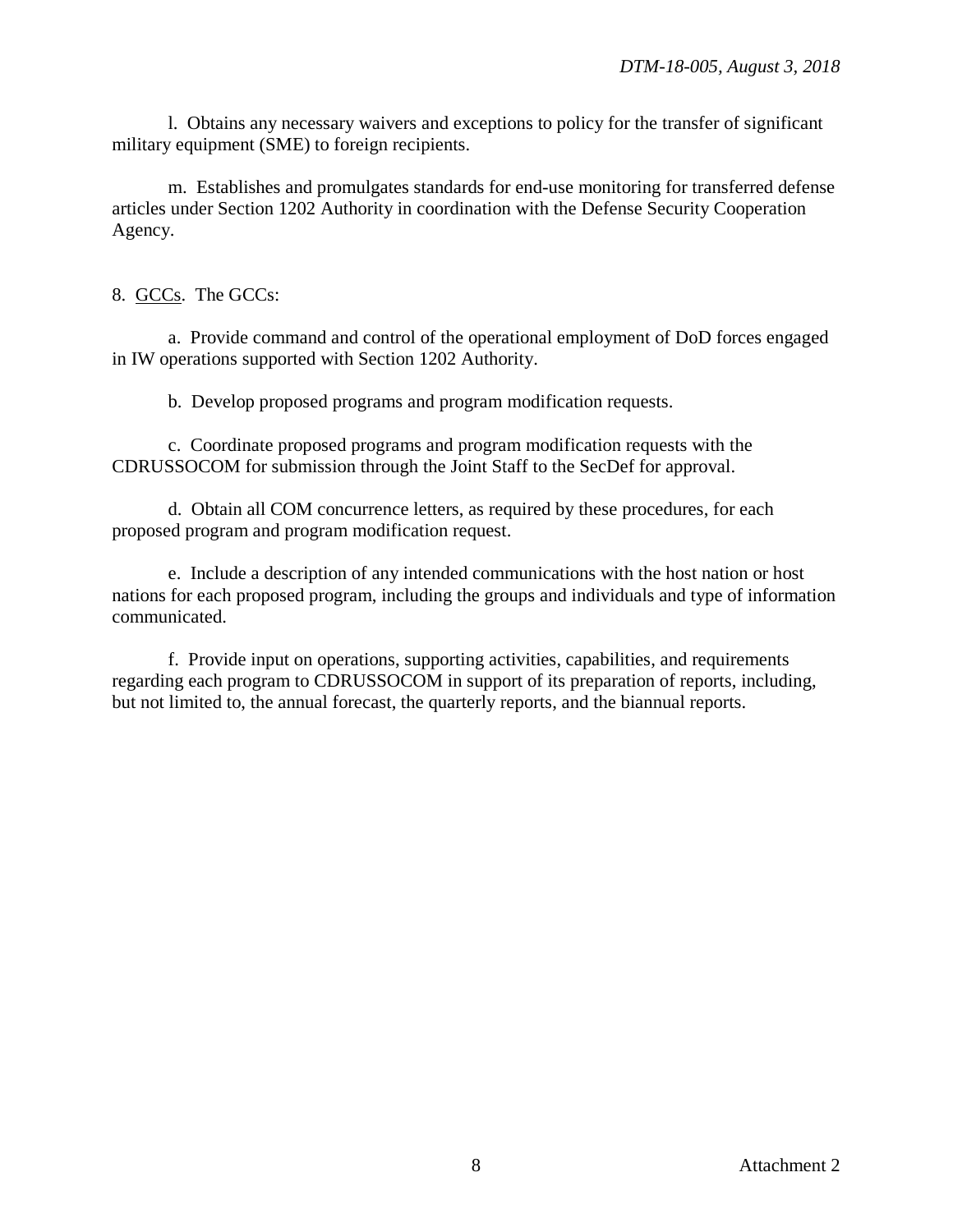# ATTACHMENT 3

## PROCEDURES FOR THE USE OF SECTION 1202 AUTHORITY

1. GENERAL. The following are the procedures for requesting, utilizing, and reporting on the use of Section 1202 Authority.

2. ESTABLISHMENT OF A PROGRAM. This section details procedures for the establishment of a new program.

a. Development of a Proposed Program by a GCC. The GCC requesting to establish a program of support using Section 1202 Authority will develop a proposed program CONOPS, a proposed program EAD, and a description of end-use monitoring to be used.

#### b. COM Concurrence Requirement.

(1) Prior to endorsing a program proposal to the CDRUSSOCOM, GCCs must obtain written COM concurrence in the proposed program.

(2) The written concurrence must come from the COM for each country with which the U.S. Government maintains diplomatic relations in which support under the proposed program will be provided or operations or activities supported by the proposed program will occur.

(3) COM concurrence in the establishment or modification of a program will be regarded as valid unless rescinded in writing, and COM concurrence does not require revalidation for each subsequent FY.

(4) GCCs and CDRUSSOCOM must include in their quarterly and annual reports a statement in each "Description" paragraph that specifies each COM that concurred in a proposed program or program modification request and the date of such concurrence (see Figure 2).

c. Endorsement of Proposed Program by the GCC. The GCC will review, validate, endorse, and transmit proposed programs to the USD(P), the CJCS, and the CDRUSSOCOM.

d. Review and Endorsement of a Proposed Program by the CDRUSSOCOM. Upon receipt of the proposed program endorsed by the GCC, the CDRUSSOCOM will verify that it represents an appropriate and permissible use of Section 1202 Authority and that the total amount of support requested will not cause the Department's total use of Section 1202 Authority to exceed the annual Section 1202 Authority limit. If these conditions are satisfied, then the CDRUSSOCOM may approve the proposed program EAD, subject to the SecDef's approval of the proposed program CONOPS, and transmit the proposed program to the CJCS.

e. Review and Forwarding of a Proposed Program by the CJCS. Upon receipt of a proposed program from the GCC and approved EAD from the CDRUSSOCOM, the CJCS shall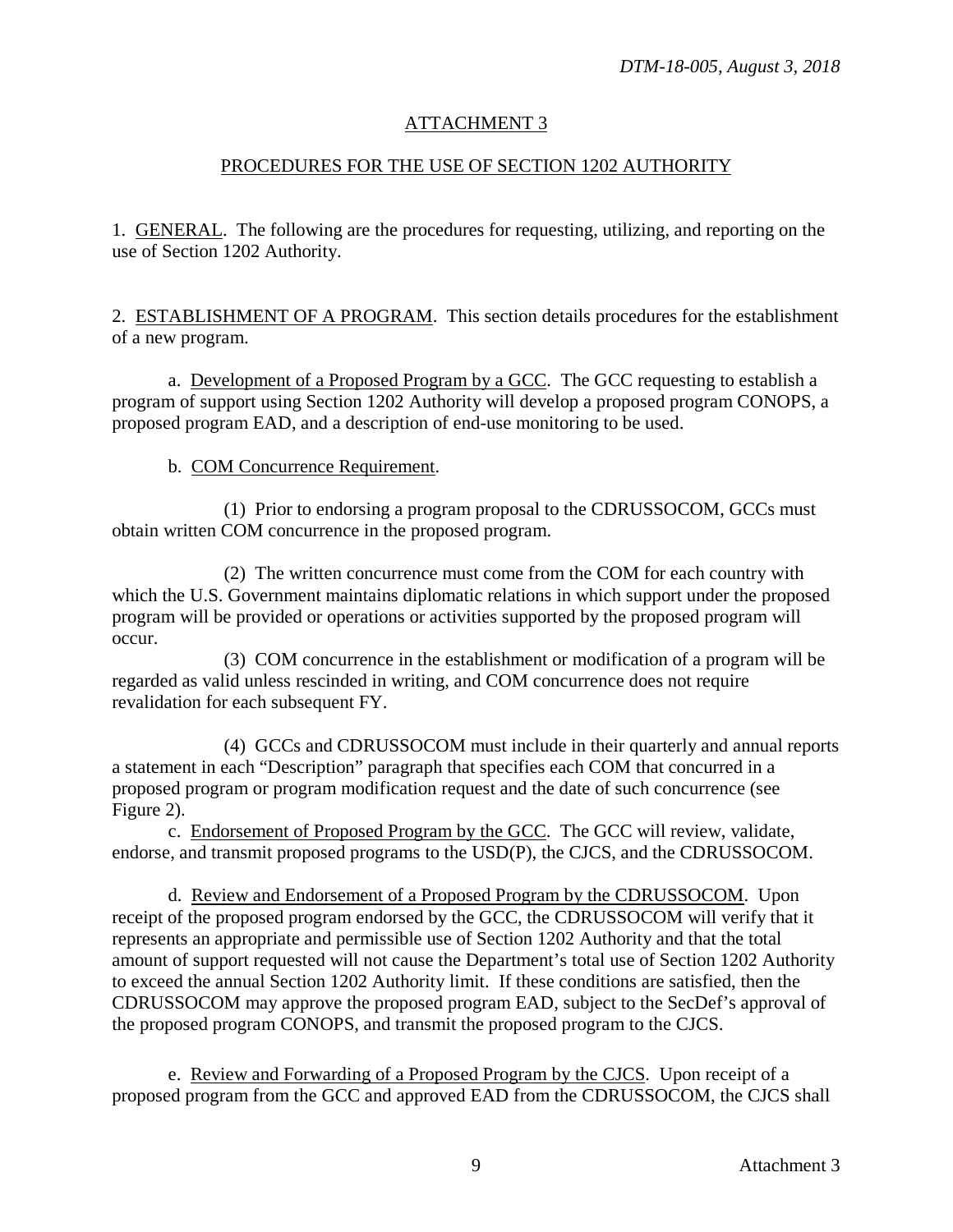review and forward the proposal to the ASD(SO/LIC) for programmatic and policy review, with the CJCS's recommendation.

## f. Review and Coordination of a Proposed Program by the ASD(SO/LIC).

(1) If the ASD(SO/LIC) and the CJCS concur in the proposed program, the ASD(SO/LIC) will prepare an action memorandum seeking approval of the proposed program by the SecDef. The action memorandum will be accompanied by:

(a) A description of the program provided by the Joint Staff.

(b) An endorsement of the proposed program from the CDRUSSOCOM.

(c) One or more COM concurrence letters, as may be required by these

procedures.

(d) A description of intended communications with the host nation or host nations, as appropriate.

(e) Draft congressional notification memorandums for the congressional defense committees.

(2) The ASD(SO/LIC) will coordinate the action memorandum with the Joint Staff, the ASD(LA), the GC DoD, the appropriate USD(I) offices, and appropriate USD(P) offices. After coordination, the ASD(SO/LIC) will submit the action memorandum to the SecDef for decision. Only the SecDef may approve a program of support using Section 1202 Authority.

g. Approval by SecDef and Notification to Congress. If the SecDef approves the proposed program, then the ASD(LA) will ensure that the congressional notification is delivered to the congressional defense committees.

h. Dissemination of Notice to DoD Components. Upon confirmation that the congressional defense committees have received congressional notification, the ASD(SO/LIC) will notify the Joint Staff, and the Joint Staff will notify the CDRUSSOCOM and the supported GCCs.

i. Release of Funds. CDRUSSOCOM may release funding for the program 15 days after congressional notification has occurred and upon receipt of notification from the Joint Staff.

3. MODIFICATION OF A PROGRAM. Paragraphs 3.a. and 3.b. in this attachment detail procedures for approval of a request to modify an approved program.

a. Program Scope Modification. A GCC will submit requests to modify the scope of an approved program with a program EAD modification request (if applicable) and COM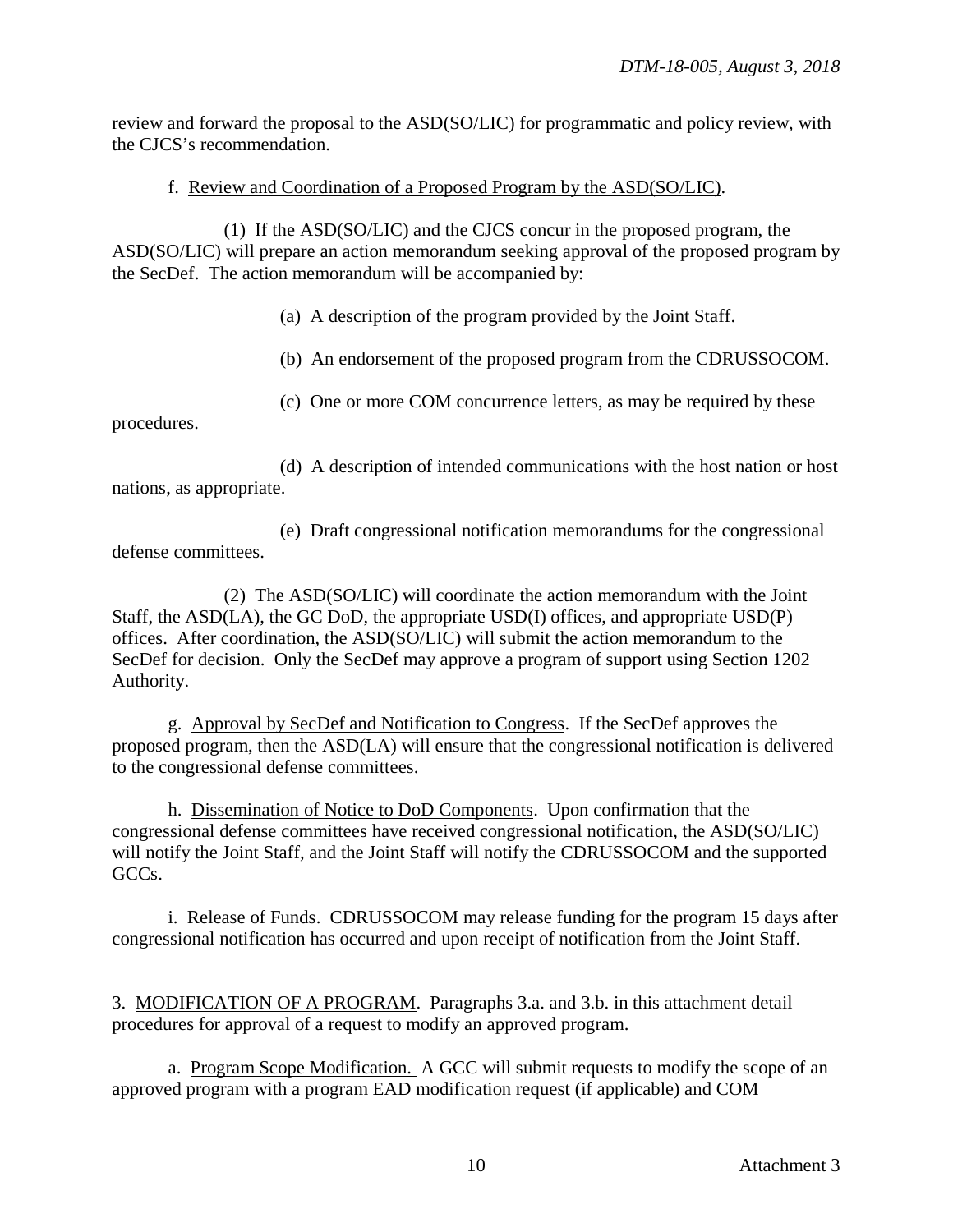concurrence letters to the CDRUSSOCOM for review and endorsement. Staffing and presentation to the SecDef for approval are to be conducted in accordance with Paragraphs 2.d. through 2.i. in this attachment. Only the SecDef may approve a program scope modification (see glossary).

#### b. Program EAD Modification.

#### (1) Program EAD Major Modification Request.

(a) To increase or decrease the authorized program level of a program by an amount that is equal to or greater than the lesser of \$500,000 or 10 percent of the current program EAD amount, a GCC may submit a program EAD major modification request to the CDRUSSOCOM for review, verification, and approval.

(b) Program EAD major modification requests require COM notification. The Commander of the GCC must provide documentation of COM notification to the CDRUSSOCOM as part of the program EAD major modification request.

(c) Upon receipt of an EAD major modification request, CDRUSSOCOM will verify that it represents an appropriate and permissible use of Section 1202 Authority and that the total amount of support requested will not cause the Department's total use of Section 1202 Authority to exceed the annual Section 1202 Authority limit. If these conditions are satisfied, the CDRUSSOCOM may approve the request and inform the ASD SO/LIC of the approval.

(d) The ASD SO/LIC will prepare, sign, and submit notification to the congressional defense committees.

(e) The CDRUSSOCOM may implement the EAD modification no earlier than 15 days after notification to the congressional defense committees is complete.

(2) Program EAD Minor Modification Request.

(a) To increase or decrease the authorized program EAD funding level of a program by an amount that is less than the lesser of \$500,000 or 10 percent of the EAD amount most recently notified to Congress, a GCC may submit a program EAD minor modification request to the CDRUSSOCOM for review, verification, and approval.

(b) The CDRUSSOCOM may approve the program EAD minor modification request only after verifying that the aggregate amount of funding forecast by the CDRUSSOCOM to fund all program requirements will not exceed the Section 1202 authorization for the FY if the request is approved.

(c) The CDRUSSOCOM may implement the program EAD minor modification immediately after the request is approved and the ASD(SO/LIC) and the CJCS are notified.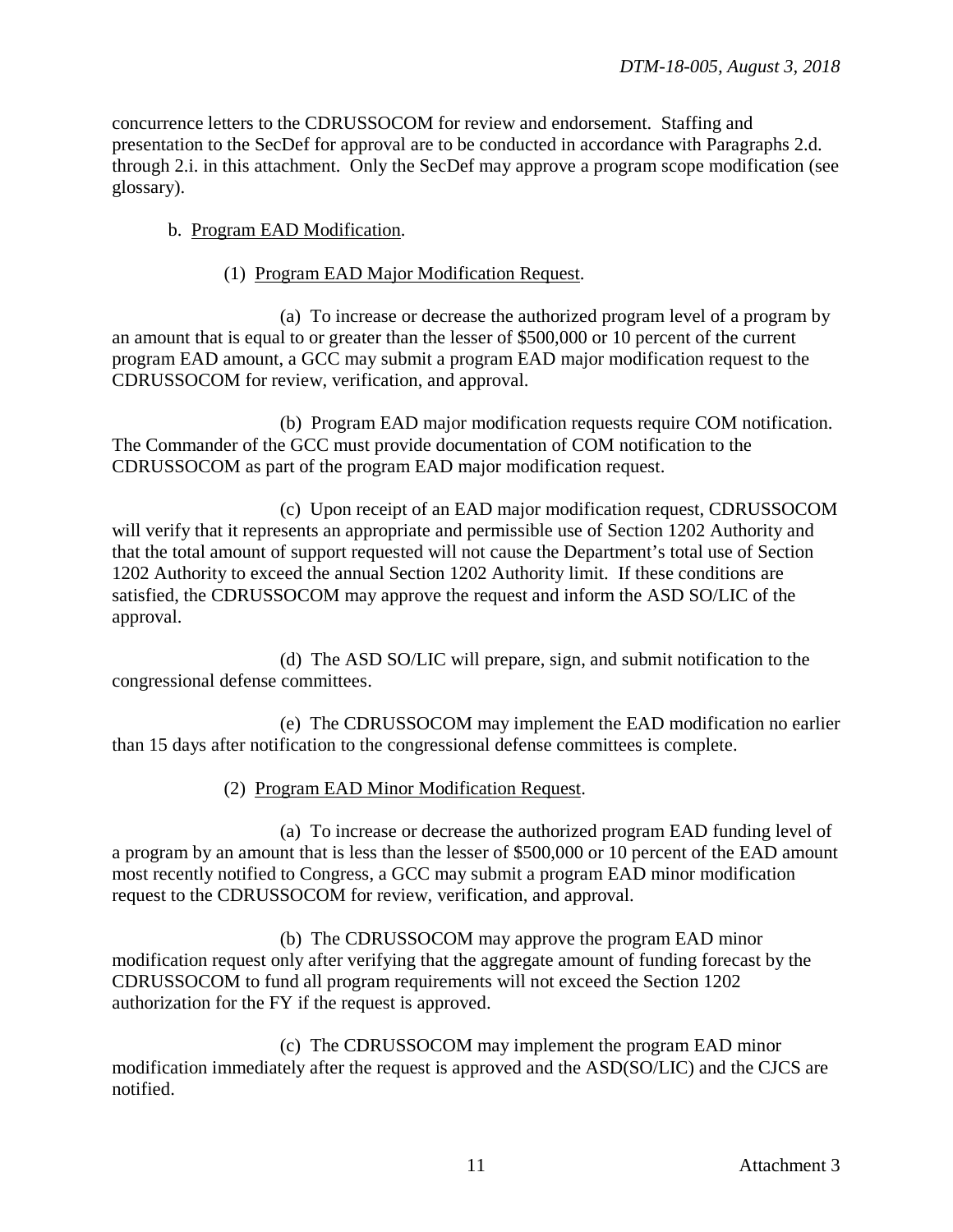#### 4. REPORTING REQUIREMENTS

### a. CDRUSSOCOM.

(1) Quarterly and Annual Reports. The CDRUSSOCOM will submit quarterly and annual reports to the ASD(SO/LIC) and the CJCS that summarize activities pursuant to Section 1202 Authority. The quarterly report for the first three quarters of each FY is due 45 days after the close of each quarter; the annual report is due 60 days after the close of the FY. Quarterly and annual report formats, including required elements of information, are illustrated in Figure 1.

(2) Annual Forecast. No later than 6 weeks prior to the start of each new FY, the CDRUSSOCOM will prepare and submit to the ASD(SO/LIC) for dissemination to the congressional defense committees a forecast for the use of Section 1202 Authority, using Figure 2. The annual forecast will identify year-to-year adjustments of funding levels for each program. The CDRUSSOCOM will identify program EAD modifications to prior-year program EADs when submitting the annual forecast and will include the type of support provided or to be provided to USSOF or the enabled force and the level of funding used to provide support.

b. ASD(SO/LIC). The ASD (SO/LIC) will submit a report for the preceding FY (the prior year report) and a report for the current year (the current-year report) to the congressional defense committees as required by Section 1202. The USSOCOM annual report will be used as input for the prior-year report, and the USSOCOM quarterly reports will be used as input for the current-year report. The prior-year report must be submitted to the congressional defense committees by the ASD(LA) not later than 120 days after the close of each FY. The current-year report must be submitted not later than 180 days thereafter. Each report must include the following information:

(1) A description of programs by country.

(2) A summary of program operations.

(3) The type of enabled forces that received support, identified by authorized category (foreign forces, irregular forces, groups, or individuals).

(4) The total amount obligated for all programs in the previous FY, including budget details.

(5) The historical total obligated for all programs in prior FYs.

(6) The intended duration of support for each program.

(7) A description of support or training provided to the enabled forces in each program.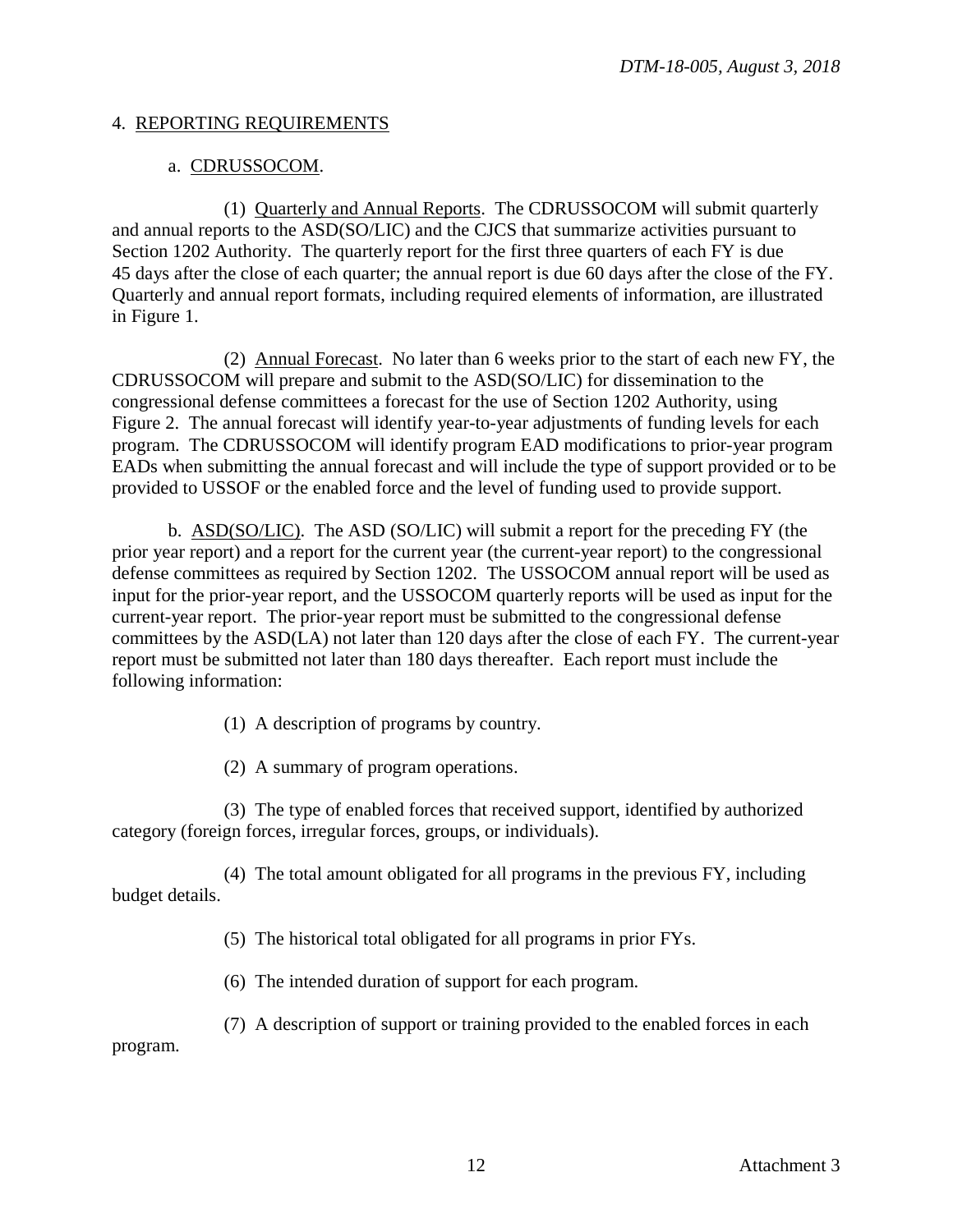(8) An assessment of the program's support to country plans and theater campaign objectives.

(9) Any program CONOPS modifications.

(10) Any program EAD modifications.

# 5. TRANSFER OF DEFENSE ARTICLES

a. Temporary and permanent transfers of all defense articles to foreign recipients under Section 1202 Authority will be executed in a planned, deliberate manner that takes into account the threat environment and the ability and willingness of the enabled forces to secure and protect the defense articles properly. Any transfer must be conducted in coordination with the respective country team and relevant U.S. government departments and agencies.

b. During the initial recruiting, vetting, and pre-mission training phases of a program, transfers of SME should be temporary, with USSOF maintaining positive control of weapons, ammunition, and SME to the extent possible.

c. During the operational phase, USSOCOM may approve the temporary transfer of SME for the duration of the operational phase of the program when required for mission success and when it is feasible for USSOCOM or USSOF to maintain proper accountability.

d. When the operational phase is terminated, USSOCOM should seek to regain possession of the SME. The permanent transfer of SME should be the exception and must be coordinated with the Defense Technology Security Administration, the Defense Security Cooperation Agency, other U.S. Government departments and agencies as appropriate, and respective country teams. The CDRUSSOCOM must approve permanent transfers and notify the ASD(SO/LIC). Required information regarding the SME should be entered into applicable material-tracking databases, and responsibility for any end-use-monitoring should be prescribed clearly.

# 6. COUNTERINTELLIGENCE

a. All counterintelligence activities in support of Section 1202 Authority, whether conducted within or directly affecting a GCC, will be conducted in accordance with DoDD 5240.02.

b. Proposed program CONOPS and Program CONOPS modification requests will contain an assessment of foreign intelligence entity threats to the proposed activities in accordance with DoDI 5240.10.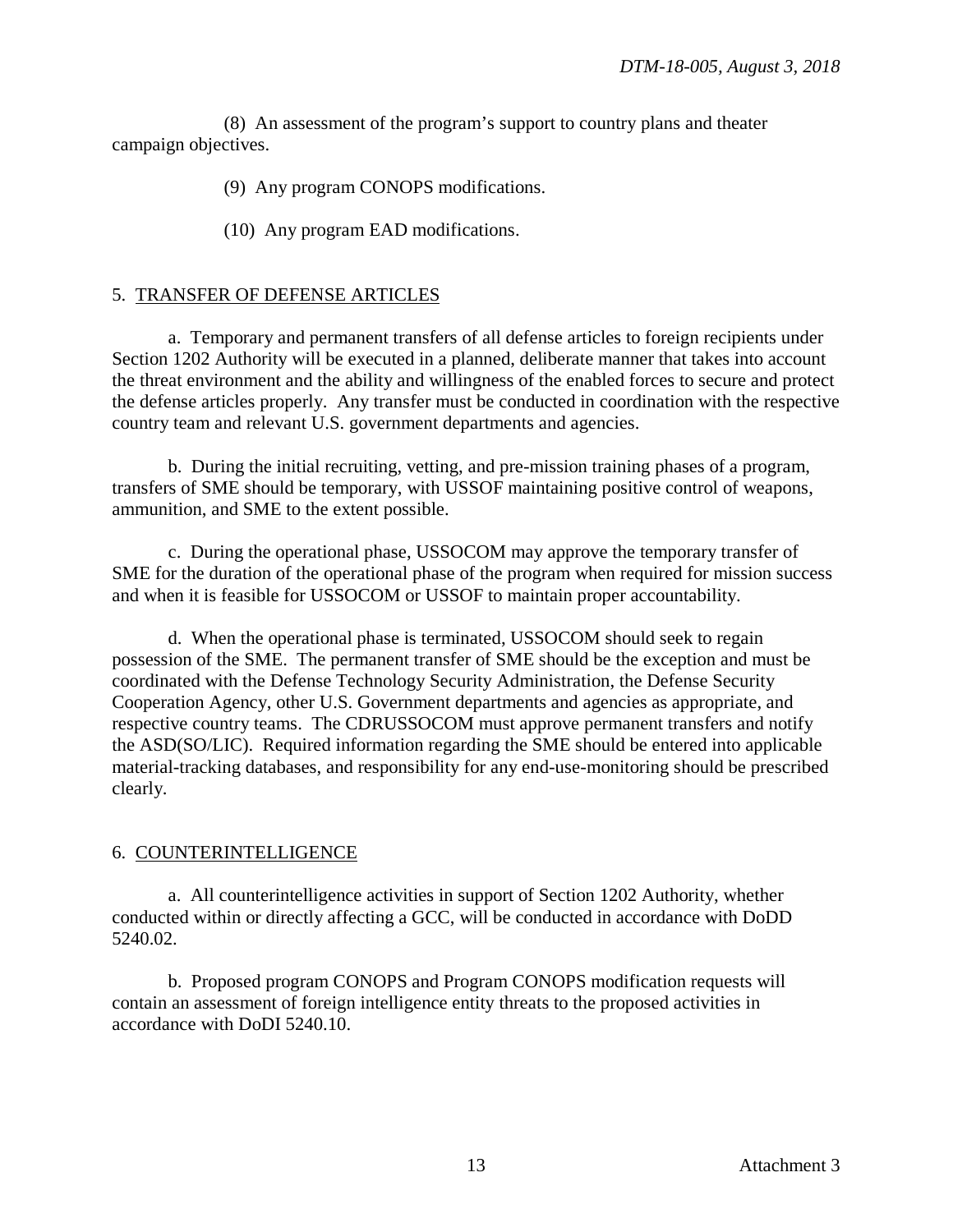#### 7. SCREENING AND VETTING:

a. Proposed program CONOPS and program CONOPS modification requests will contain a description of the screening measures that USSOF will apply, as feasible, prior to and during the conduct of operations and activities executed in support of the proposed program.

b. Executing units may apply additional screening measures, based on the level of training, technology, and information accessible to foreign personnel.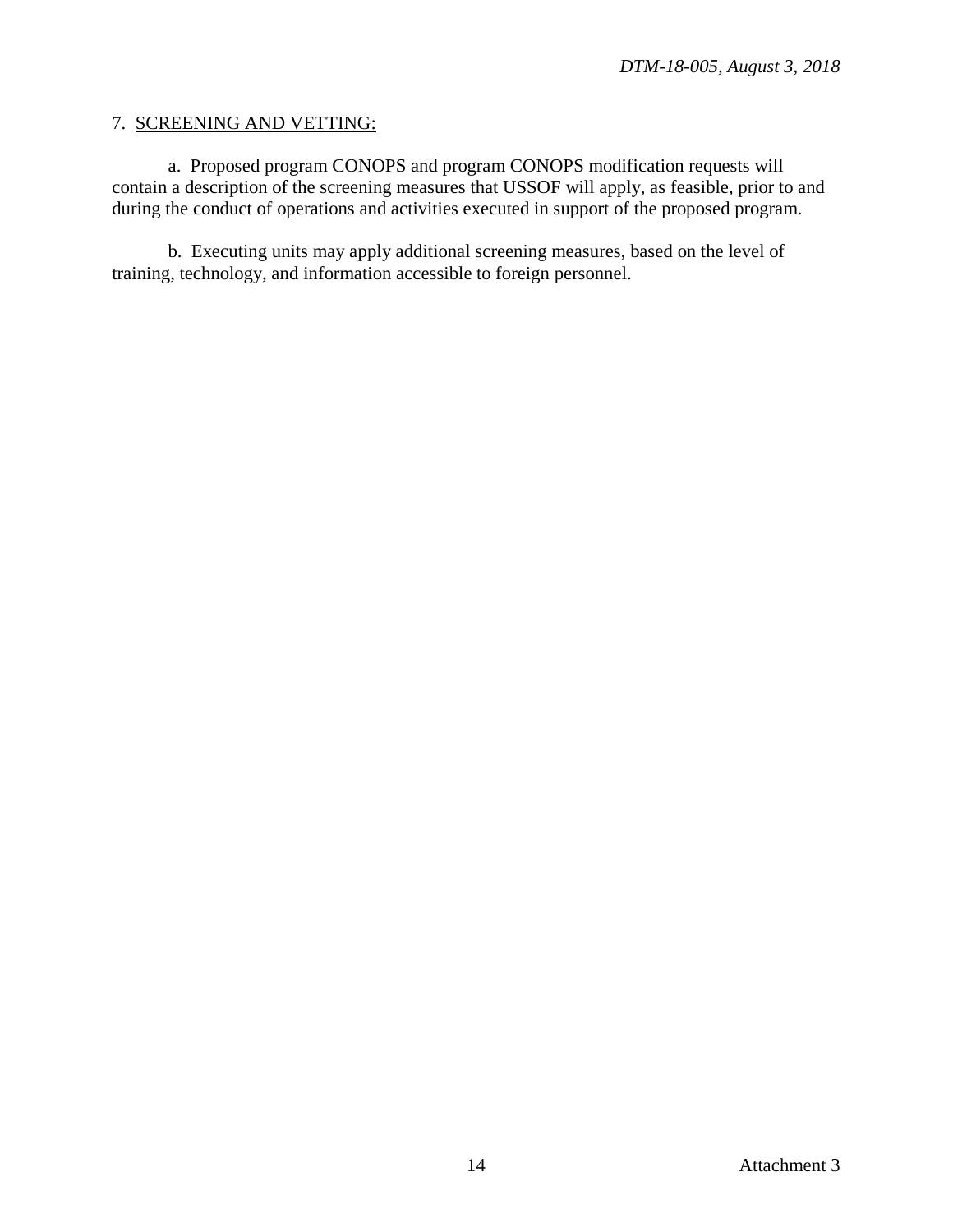# Figure 1. Annual or Quarterly Report

## ANNUAL or QUARTERLY REPORT

U.S. Special Operations Command Section 1202 Authority FY Report (U)

Quarter (If quarterly report)

The following paragraphs provide details on the provisions of support in FY by the Department of Defense authorized by Section 1202 of the NDAA for FY 2018 (Public Law 115-91).

(\*) Executive Summary: Under the authority of Section 1202, the Department of Defense conducted \_\_\_ operations through the \_\_ quarter of (if quarterly report) FY \_\_\_ with a total obligation of \$\_\_\_\_\_. (Add additional language as needed.)

| Operatio<br>n "X" | Locati<br>$on +$<br><b>SOC</b> | Purpose | Current<br><b>FY</b><br>Funding<br>$(\$)$ | <b>Total Funding</b><br>(including<br>Prior Years) (\$) |
|-------------------|--------------------------------|---------|-------------------------------------------|---------------------------------------------------------|
|                   |                                |         |                                           |                                                         |
|                   |                                |         |                                           |                                                         |
|                   |                                |         |                                           |                                                         |
|                   |                                |         |                                           |                                                         |
|                   |                                |         |                                           |                                                         |
|                   |                                |         |                                           |                                                         |
|                   |                                | Total   |                                           |                                                         |

Name of Country

(\*) Operation "X": (Name the operation, the supported Combatant Command, and the executing unit.)

 a. (\*) Description of U.S. Special Operations Forces (USSOF) Operation: Provides a detailed description of the supported USSOF operation and the support that recipients of Section 1202 Authority are expected to provide to the operation. Include in this paragraph the date COM concurrence was obtained and the date the program was initiated and terminated, as appropriate. The Office of the Assistant Secretary of Defense for Special Operations and Low-Intensity Conflict (OASD(SO/LIC)) will add the date the program was approved by the Secretary of Defense and the date Congress was notified.)

 b. (\*) Summary of Operations: (Summary of the operation or activity-who, what, when, where, why – by enabled forces and the significance of those operations and activities to the supported USSOF operation.)

c. (\*) Enabled forces, identified by authorized category: List foreign forces, irregular forces, groups, or individuals, or a combination of them, and provide a description of why this enabled force was selected.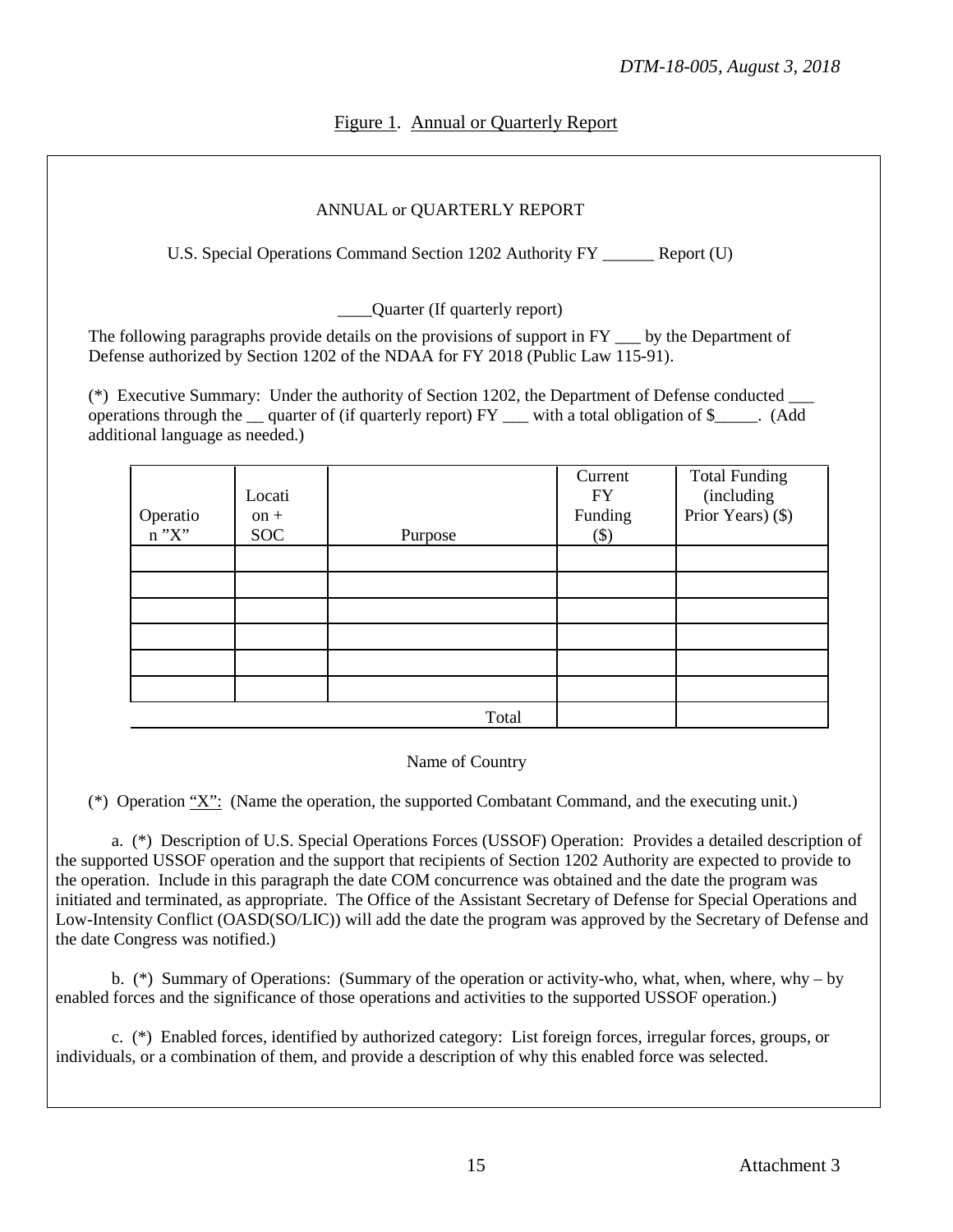|                          |             | 2nd     | 3rd     |
|--------------------------|-------------|---------|---------|
| <b>OPERATION X</b>       | 1st Quarter | Quarter | Quarter |
| Payments to:             |             |         |         |
| Individuals/Groups       |             |         |         |
| Personnel Support        |             |         |         |
| <b>Operating Support</b> |             |         |         |
| Transportation           |             |         |         |
| Sensitive Items List     |             |         |         |
| Total                    |             |         |         |

| Figure 1. Annual or Quarterly Report, Continued |
|-------------------------------------------------|
|-------------------------------------------------|

program EAD modification in the quarter in subparagraph "i" below.

d. (\*) Budget Details: Use the following chart to provide budget details. Explain any

Include all sensitive items and the quantity that were required and used. (Sensitive items will not be listed in the annual report to Congress; they are for internal OSD(SO/LIC) use only.)

| <b>Sensitive Items</b> | Quantity |
|------------------------|----------|
|                        |          |
|                        |          |
|                        |          |
|                        |          |

 e. (\*) Intended Duration of Support: Address the concept for transition and termination and an estimated timeline.

f. (\*) Support or Training Provided: Identify who provided training (i.e. USSOF) and address any use of contractors to provide support. (Support includes: equipment/material required/used; training accomplished; payments to individuals/groups; logistical support required/used; including sensitive *items*)

g. (\*) Assessment: Clear description of how the operations and activities of enabled forces contributed to ongoing USSOF IW operations, campaign objectives, and theater objectives

 h. (\*) Program CONOPS Modifications, Prior FY: Explain the details of any change in the scope of a program. If none, list none.

 i. (\*) Program EAD Modifications: Explain all EAD increases or decreases in funding for the operation in the prior FY. If none, list none.

\*Classification: Report may be classified up to SECRET//NO FOREIGN//ACCM (XX) level to permit a sufficient level of detail.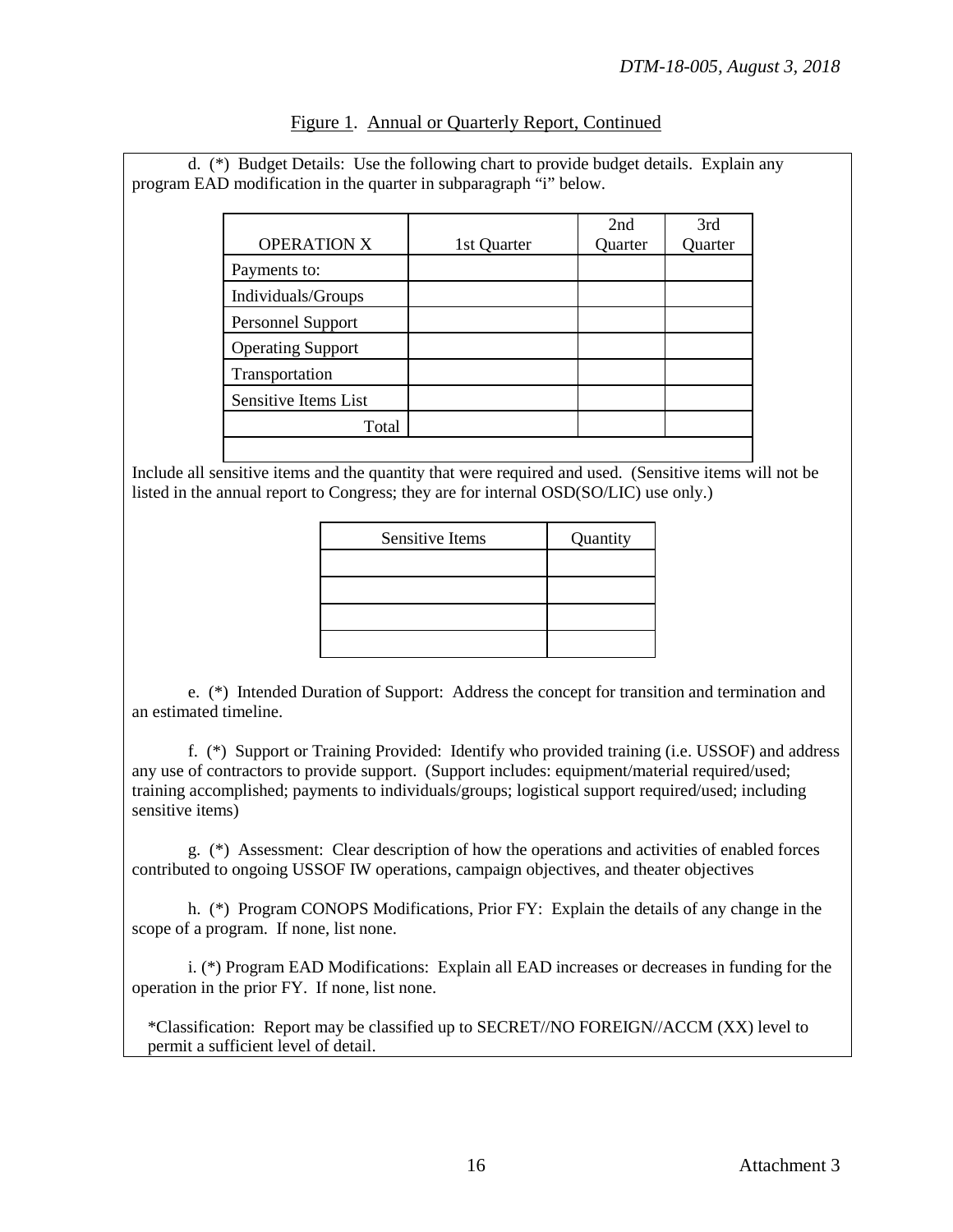| Figure 2. FY XX Annual Forecast |
|---------------------------------|
|                                 |

|                          | United States Special Operations Command Section 1202 Authority FY |                                      |                                | Annual Forecast (U)                        |
|--------------------------|--------------------------------------------------------------------|--------------------------------------|--------------------------------|--------------------------------------------|
| <b>OPERATION XX</b>      | Previous FY Funding<br>(\$)                                        | <b>Current FY Funding</b><br>$($ \$) | Forecasted<br>Change<br>$(\$)$ | Explanation<br>for<br>Forecasted<br>Change |
| Payments to:             |                                                                    |                                      |                                |                                            |
| Individuals/Groups       |                                                                    |                                      |                                |                                            |
| <b>Personnel Support</b> |                                                                    |                                      |                                |                                            |
| <b>Operating Support</b> |                                                                    |                                      |                                |                                            |
| Transportation           |                                                                    |                                      |                                |                                            |
| Sensitive Items List     |                                                                    |                                      |                                |                                            |
| Individuals/Groups       |                                                                    |                                      |                                |                                            |
|                          | Total                                                              |                                      |                                |                                            |

a.  $(*)$  Operation  $''X''$ : (Name the operation, the supported Combatant Command, and the executing unit.)

i. (\*) Previous FY Funding.

ii. (\*) Current FY Funding.

iii. (\*) Forecasted Change: If none, list none.

 iv. (\*) Explanation for Forecasted Change: Explain all potential increases or decreases in funding. If none, list none.

\*Classification: Report may be classified up to SECRET//NO FOREIGN//ACCM (XX) level to permit a sufficient level of detail.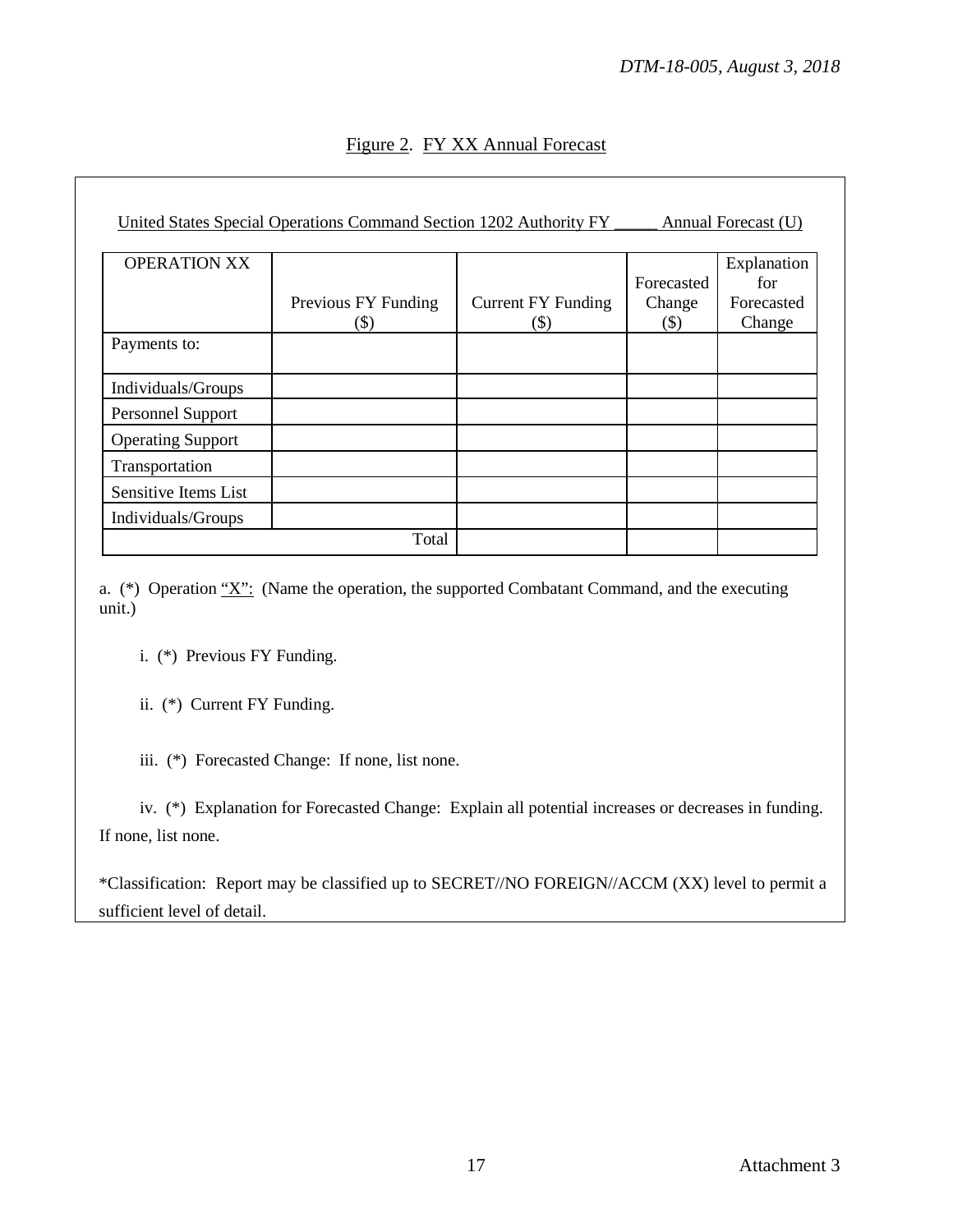## GLOSSARY

# PART I. ABBREVIATIONS AND ACRONYMS

| ASD(LA)<br>ASD(SO/LIC)                                   | Assistant Secretary of Defense for Legislative Affairs<br>Assistant Secretary of Defense for Special Operations/Low-Intensity<br>Conflict                                 |
|----------------------------------------------------------|---------------------------------------------------------------------------------------------------------------------------------------------------------------------------|
| <b>CDRUSSOCOM</b><br><b>CJCS</b><br>CoM<br><b>CONOPS</b> | Commander, United States Special Operations Command<br>Chairman of the Joint Chiefs of Staff<br><b>Chief of Mission</b><br>concept of operation                           |
| <b>DTM</b>                                               | Directive-type memorandum                                                                                                                                                 |
| EAD                                                      | expense authorization document                                                                                                                                            |
| FY                                                       | fiscal year                                                                                                                                                               |
| <b>GC</b> DoD<br>GCC                                     | General Counsel of the Department of Defense<br>geographic Combatant Commander                                                                                            |
| IW                                                       | irregular warfare                                                                                                                                                         |
| SecDef<br><b>SME</b>                                     | Secretary of Defense<br>significant military equipment                                                                                                                    |
| USD(I)<br>USD(P)<br><b>USSOCOM</b><br><b>USSOF</b>       | Under Secretary of Defense for Intelligence<br>Under Secretary of Defense for Policy<br><b>United States Special Operations Command</b><br>U.S. Special Operations Forces |

# PART II. DEFINITIONS

Unless otherwise noted, these terms and their definitions are for the purpose of this DTM.

annual forecast. A projection of the use of Section 1202 Authority for the fiscal year, prepared by the CDRUSSOCOM and submitted to the ASD(SO/LIC) no later than 6 weeks prior to the start of the fiscal year.

annual report. A report prepared by the CDRUSSOCOM and submitted to the ASD(SO/LIC) 60 days after the end of each fiscal year that summarizes all activity funded by Section 1202 Authority.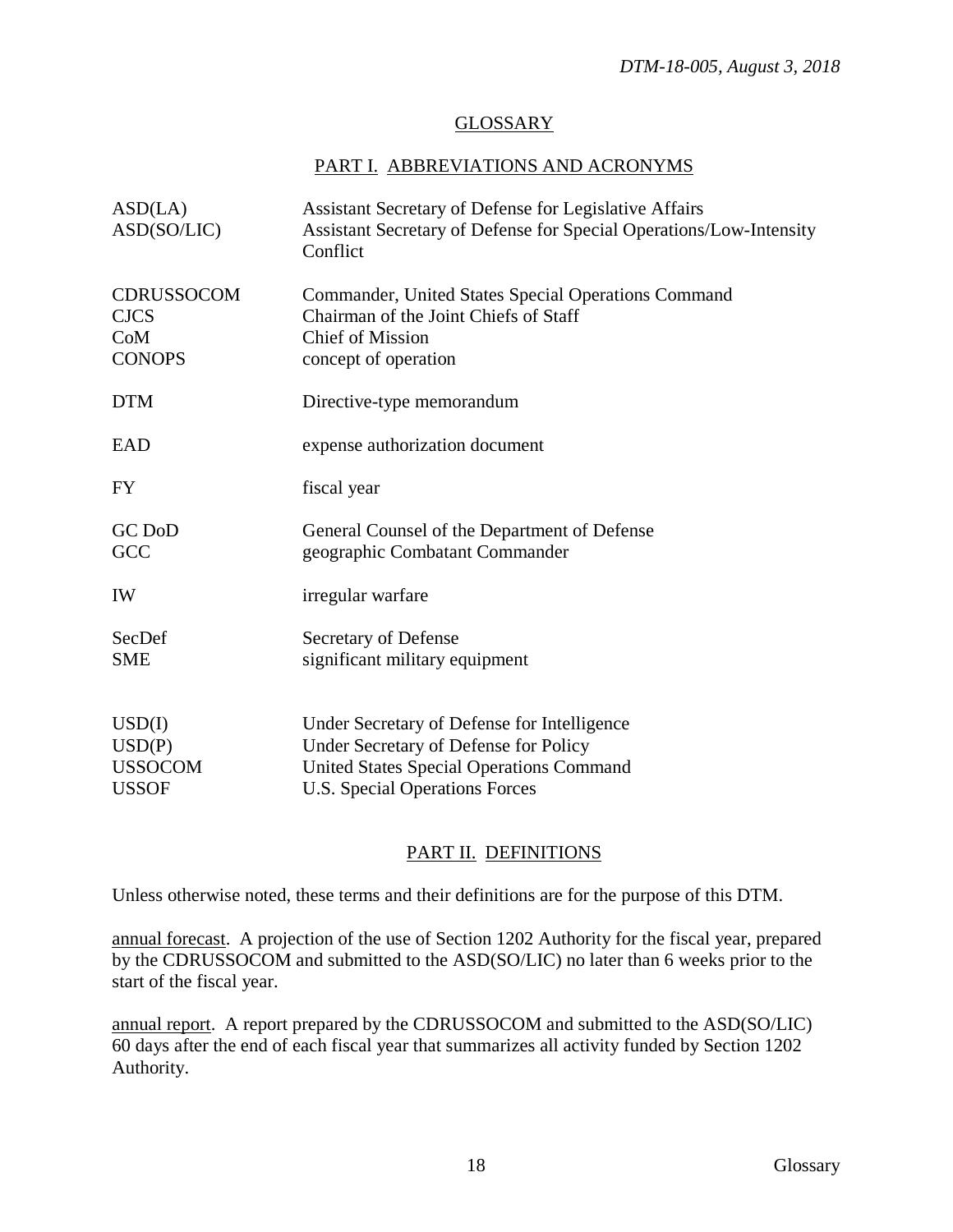COM. The principal officer in charge of a diplomatic facility of the United States, including any individual temporarily assigned to be in charge of such a facility.

COM concurrence letter. A letter from a COM stating that the COM supports the program, which must be included in all proposed programs and program modification requests.

congressional defense committees. Senate Armed Services Committee and Appropriations Subcommittee for Defense; House Armed Services Committee and Appropriations Subcommittee for Defense.

congressional notification. Written notice to the congressional defense committees regarding the approval by the SecDef of a proposed program or a program modification request.

current-year report. A report based upon quarterly reports received from CDRUSSOCOM that summarizes support provided under Section 1202 Authority during the first half of the current fiscal year, required by Section 1202, which must be delivered to the congressional defense committees not later than 180 days after the submission of the prior year report.

enabled forces. Foreign forces, irregular forces, groups, or individuals engaged in supporting or facilitating ongoing and authorized IW operations by USSOF.

IW. Defined in the National Defense Authorization Act for FY 2018.

prior-year report. A report based upon the annual report prepared by CDRUSSOCOM that summarizes support provided under Section 1202 Authority during the previous fiscal year, required by Section 1202, which must be delivered to the congressional defense committees not later than 120 days after the close of each fiscal year.

program. A singular named package, consisting of a Program CONOPS and a program EAD, that has been established to provide support, utilizing Section 1202 Authority, to select enabled forces in a named country or countries in order to achieve specified effects in furtherance of identified USSOF IW operations.

program CONOPS. A proposed program CONOPS or program CONOPS modification request that has been approved by the SecDef.

program EAD. A proposed program EAD or program EAD modification request that has been approved by the SecDef.

program EAD major modification. An increase or decrease of the program EAD funding level by an amount that is equal to or greater than the lesser of \$500,000 or 10 percent of the current funding level. The relevant increase or decrease is measured from the amount of support stated within the most recent congressional notification provided to the congressional defense committees for the program request.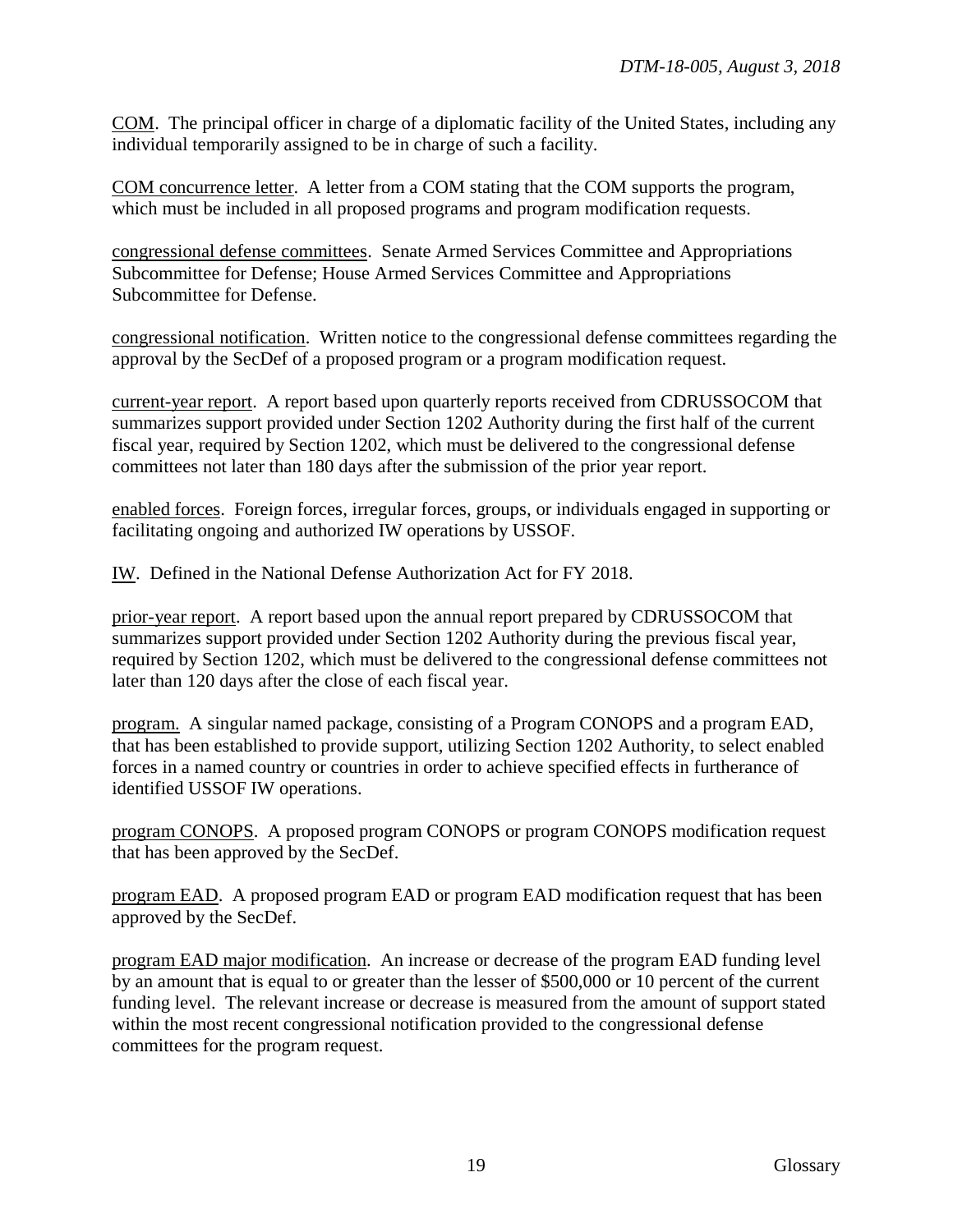program EAD major modification request. A request for a program EAD major modification. One or more COM concurrence letters, as applicable, must be obtained in support of the request, and the modification must be approved by the SecDef and congressional notification must be provided.

program EAD minor modification. An increase or decrease of the program EAD funding level by an amount that is less than the lesser of \$500,000 or 10 percent of the funding level stated within the most recent congressional notification provided to the congressional defense committees for the program request.

program EAD minor modification request. A request for a program EAD minor modification. A COM concurrence letter is not required to support the request.

program EAD modification request. A program EAD major modification request or a program EAD minor modification request.

program modification request. A request by the GCC for the approval of modifications to the scope or funding level of an existing and ongoing program. The content of a request is dictated by the intent of the GCC, and is limited to one of the following packages:

A program CONOPS modification request and one or more COM concurrence letters.

A program CONOPS modification request, a program EAD modification request, and one or more COM concurrence letters.

A program EAD major modification request and one or more COM concurrence letters.

A program EAD minor modification request.

program scope modification request. A request to modify the scope of an existing and ongoing program to a degree that requires approval by the SecDef and notification to the congressional defense committees. Specific examples of changes to the scope of a program CONOPS that would require the approval of the SecDef and notification to the congressional defense committees include, but are not limited to: expanding the operation to include a different country or countries; transferring significant military equipment to an enabled force if such transfer was not previously approved by SecDef; changing the type of enabled forces to be supported (e.g., foreign national forces vs. irregular forces); or changing or expanding the operational authorities under which the program is being conducted (e.g., a change from one execute order to another or the inclusion of a new execute order). One or more COM concurrence letters, as applicable, must be obtained in support of the request. The request must be approved by SecDef, and congressional notification must be provided.

proposed program. A proposal from the GCC for the approval of a new program that consists of a proposed program CONOPS, a proposed program EAD, and one or more COM concurrence letters.